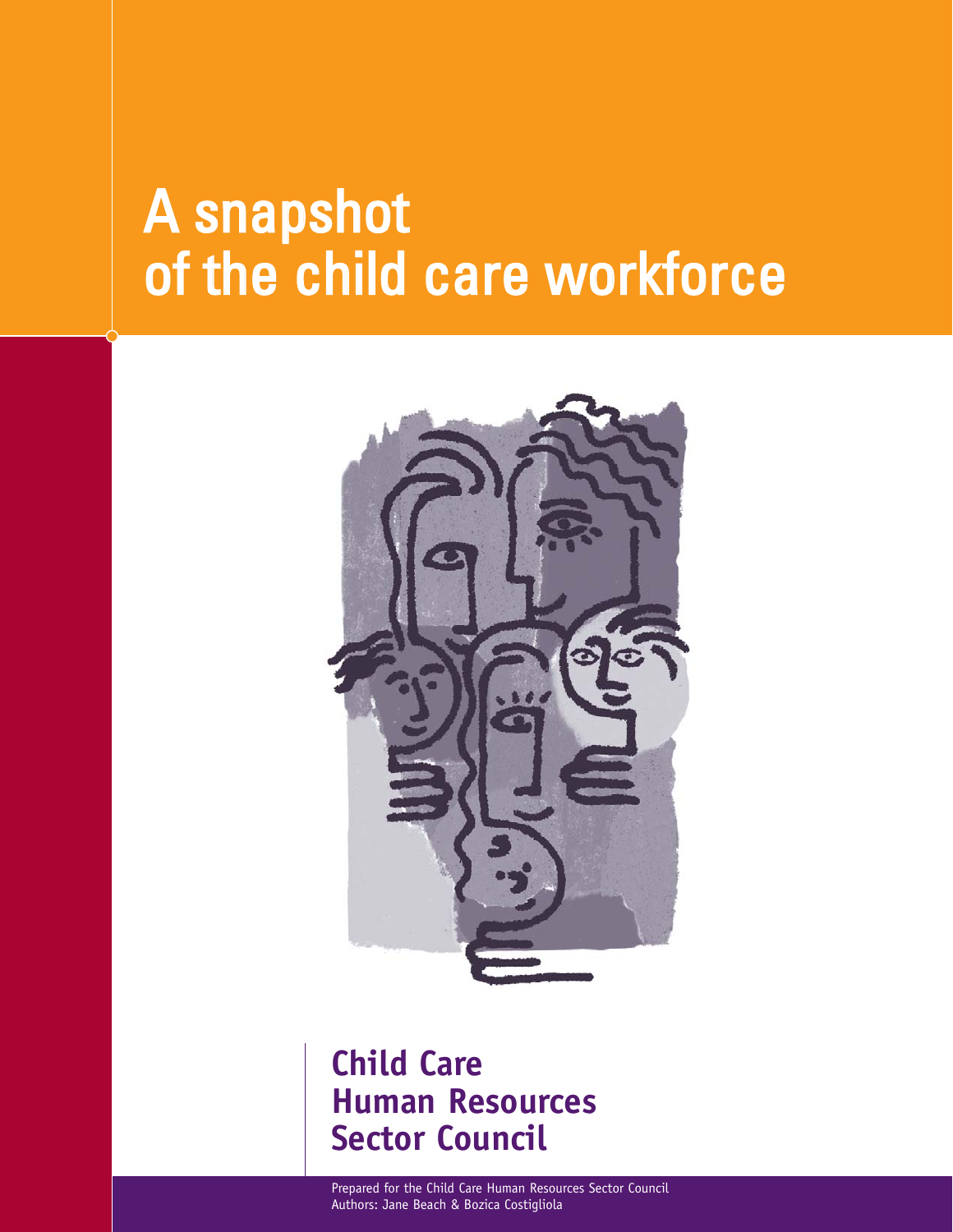## **A snapshot of the child care workforce**

Consistent and accurate statistics on the child care workforce are hard to come by.There is no regularly collected pan-Canadian data. Some provinces don't gather any information; others collect mainly data on wages.The most recent available snapshot comes from the custom tabulations of the 2001 Census used for the labour market update study, *Working for Change: Canada's Child Care Workforce.*<sup>i</sup>

# **Who is in the workforce?**

Most of those who work in the regulated sector are included in the National Occupational Classification (NOC-S), early childhood educators and assistants:

Early childhood educators plan and organize activities for pre-school and school-age children. Early childhood educator assistants provide care and guidance to preschool children under the supervision of early childhood educators. Early childhood educators and assistants lead children in activities to stimulate and develop their intellectual, physical and emotional growth. Early childhood educators are employed in child-care centres, kindergartens, nursery schools and centres for exceptional children. Early childhood educator assistants are employed in day-care centres and nursery schools. Early childhood educators who are supervisors are included in this group." www.rhdcc.gc.ca/en/pe/imt/salaires/4214.shtml

Three additional NOC-S categories that include members of the broader early childhood education and care (ECEC) workforce were examined for comparison:

- Elementary school and kindergarten teachers
- Elementary and secondary school teacher assistants
- Babysitters, nannies and parents' helpers

#### **The numbers**

- Total number of early childhood educators (ECEs) and assistants working in the regulated sector across Canada (approx.): 136,180
- Centre-based ECEs and assistants: 92,485
- ●Home-based ECEs and assistants providing family child care: 43,695

About 60,500 centre-based ECEs and assistants work full-time; about 33,000 home-based ECEs and assistants providing family child care work full-time.

Members of the broader early childhood education and care workforce include an estimated:

- 30,000 kindergarten teachers
- 40,000 teaching assistants who work with children under the age of 12
- 92,700 babysitters, nannies and parents' helpers.

This brings the total ECEC workforce to approximately 300,000.

#### **Gender**

More than 96% of ECEs and assistants are women.

#### **Diversity**

ECEs and assistants have the same proportion of **immigrants** as the general workforce–about 20%. Those in other care and education professions, such as teacher assistants, and elementary and kindergarten teachers, have a lower proportion of immigrants. Babysitters, nannies, and parents' helpers have the highest, including non-permanent residents.

The proportion of ECEs and assistants who are **visible minorities**, particularly those working in centres, are also more reflective of the general workforce–at about 12%–than other early childhood education and care occupations. Babysitters, nannies and parents' helpers have the highest proportion of visible minority representation.

#### **Age**

The child care workforce is relatively young in relation to all occupations, but the number of older workers has increased considerably in the last 10 years. From 1991 to 2001, ECEs and assistants were the occupational group with the greatest increase in the proportion of workers aged 40 or more.This proportion rose to 38% from 27% of the workforce–an 11% increase, compared to 9% for all occupations. ECEs and assistants also saw the greatest drop in the percentage of workers under 25–a 12% drop compared to 5% for all occupations.

All the data included in this backgrounder come from custom tabulations of 2001 Census data done for the Working for Change study.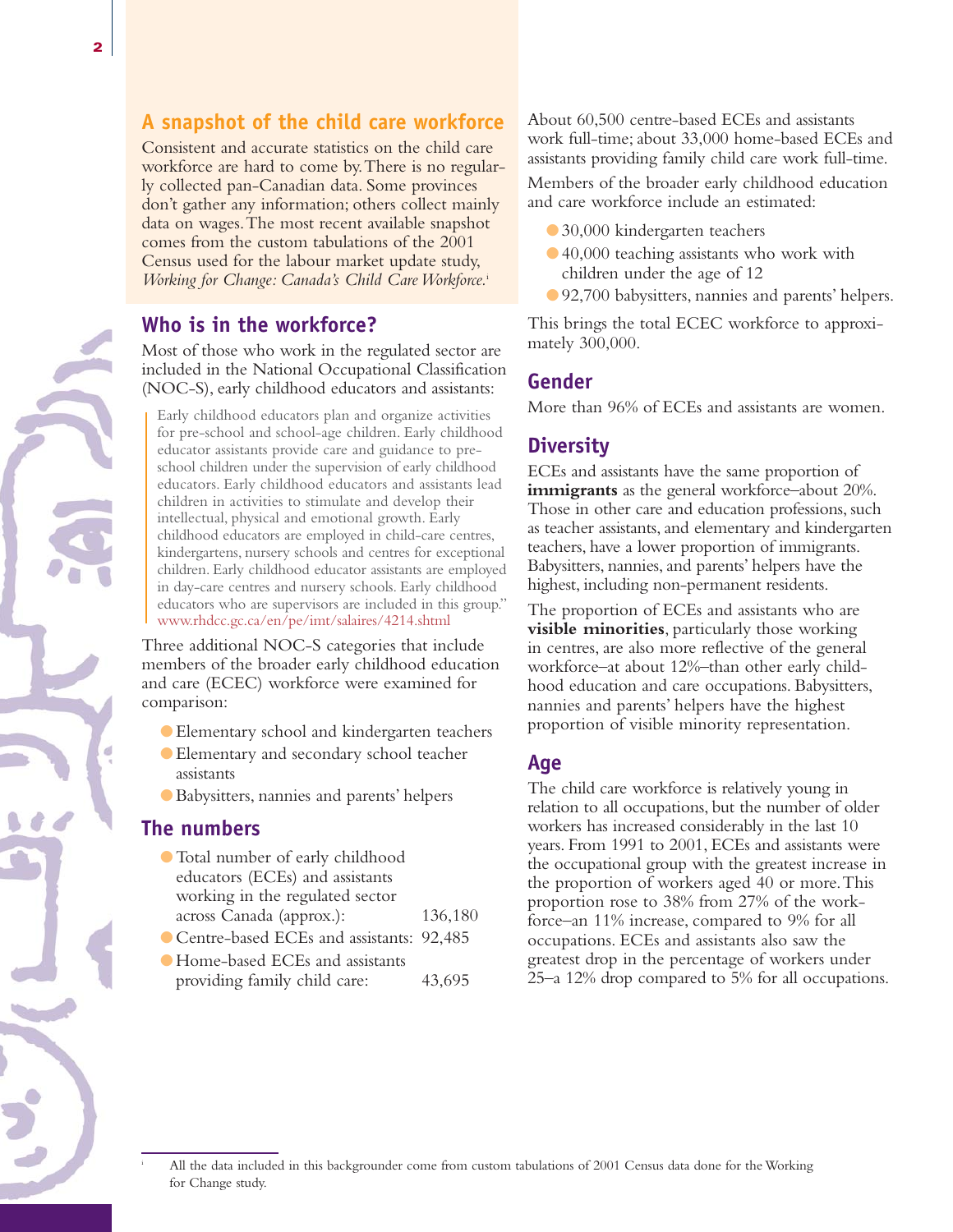# **Education**

A higher proportion of ECEs and assistants have a post-secondary credential (a one-year certificate, a two-year diploma or a three- or four-year university degree) compared to the overall working population:

- About 67% of centre-based ECEs and assistants have a post-secondary credential, compared to 53% of the general workforce.
- 46% of ECEs and assistants who work at home have a postsecondary credential.

# **Education tables**

#### Education of centre-based ECEs and assistants

| <b>Province/Territory</b>    | Total number of<br>centre-based ECEs<br>and assistants | $%$ with<br>postsecondary<br>credential | Number with<br>a certificate or<br>diploma (rounded) | Number with<br>a degree<br>(rounded) |
|------------------------------|--------------------------------------------------------|-----------------------------------------|------------------------------------------------------|--------------------------------------|
| Newfoundland and Labrador    | 865                                                    | 73                                      | 545                                                  | 90                                   |
| <b>Prince Edward Island</b>  | 360                                                    | 65                                      | 195                                                  | 40                                   |
| Nova Scotia                  | 2,105                                                  | 69                                      | 1,120                                                | 340                                  |
| <b>New Brunswick</b>         | 1,435                                                  | 49                                      | 540                                                  | 160                                  |
| Quebec                       | 30,075                                                 | 69                                      | 16,390                                               | 4,215                                |
| Ontario                      | 31,865                                                 | 69                                      | 17,690                                               | 4,350                                |
| <b>Manitoba</b>              | 4,490                                                  | 54                                      | 1,670                                                | 740                                  |
| Saskatchewan                 | 2,395                                                  | 54                                      | 1,010                                                | 285                                  |
| Alberta                      | 7,895                                                  | 60                                      | 3,505                                                | 1,240                                |
| <b>British Columbia</b>      | 10,375                                                 | 72                                      | 6,075                                                | 1,380                                |
| Yukon                        | 250                                                    | 56                                      | 100                                                  | 40                                   |
| <b>Northwest Territories</b> | 215                                                    | 33                                      | 60                                                   | 10                                   |
| <b>Nunavut</b>               | 165                                                    | 30                                      | 40                                                   | 10                                   |
| Canada                       | 92.485                                                 | 67                                      | 48.920                                               | 12.900                               |

#### Education of ECEs and assistants providing family child care

| <b>Province/Territory</b>    | Total number of<br><b>ECEs and assistants</b><br>working at home | $%$ with<br>a post secondary<br>credential | Number with<br>a certificate or<br>diploma (rounded) | Number with<br>a degree<br>(rounded) |
|------------------------------|------------------------------------------------------------------|--------------------------------------------|------------------------------------------------------|--------------------------------------|
| Newfoundland and Labrador    | 155                                                              | 42                                         | 45                                                   | 20                                   |
| <b>Prince Edward Island</b>  | 75                                                               | 40                                         | 30                                                   | 0                                    |
| Nova Scotia                  | 410                                                              | 60                                         | 155                                                  | 90                                   |
| <b>New Brunswick</b>         | 260                                                              | 65                                         | 150                                                  | 20                                   |
| Quebec                       | 11,275                                                           | 47                                         | 4,590                                                | 690                                  |
| Ontario                      | 15,995                                                           | 44                                         | 5,460                                                | 1,500                                |
| <b>Manitoba</b>              | 1,675                                                            | 45                                         | 540                                                  | 215                                  |
| Saskatchewan                 | 1,830                                                            | 41                                         | 605                                                  | 140                                  |
| Alberta                      | 4,590                                                            | 45                                         | 1,655                                                | 395                                  |
| <b>British Columbia</b>      | 7,265                                                            | 50                                         | 3,080                                                | 540                                  |
| Yukon                        | 50                                                               | 40                                         | 20                                                   | 0                                    |
| <b>Northwest Territories</b> | 100                                                              | 40                                         | 30                                                   | 10 <sup>1</sup>                      |
| <b>Nunavut</b>               | 15                                                               | $\Omega$                                   | $\theta$                                             | $\theta$                             |
| Canada                       | 43.695                                                           | 46                                         | 16,375                                               | 3,625                                |